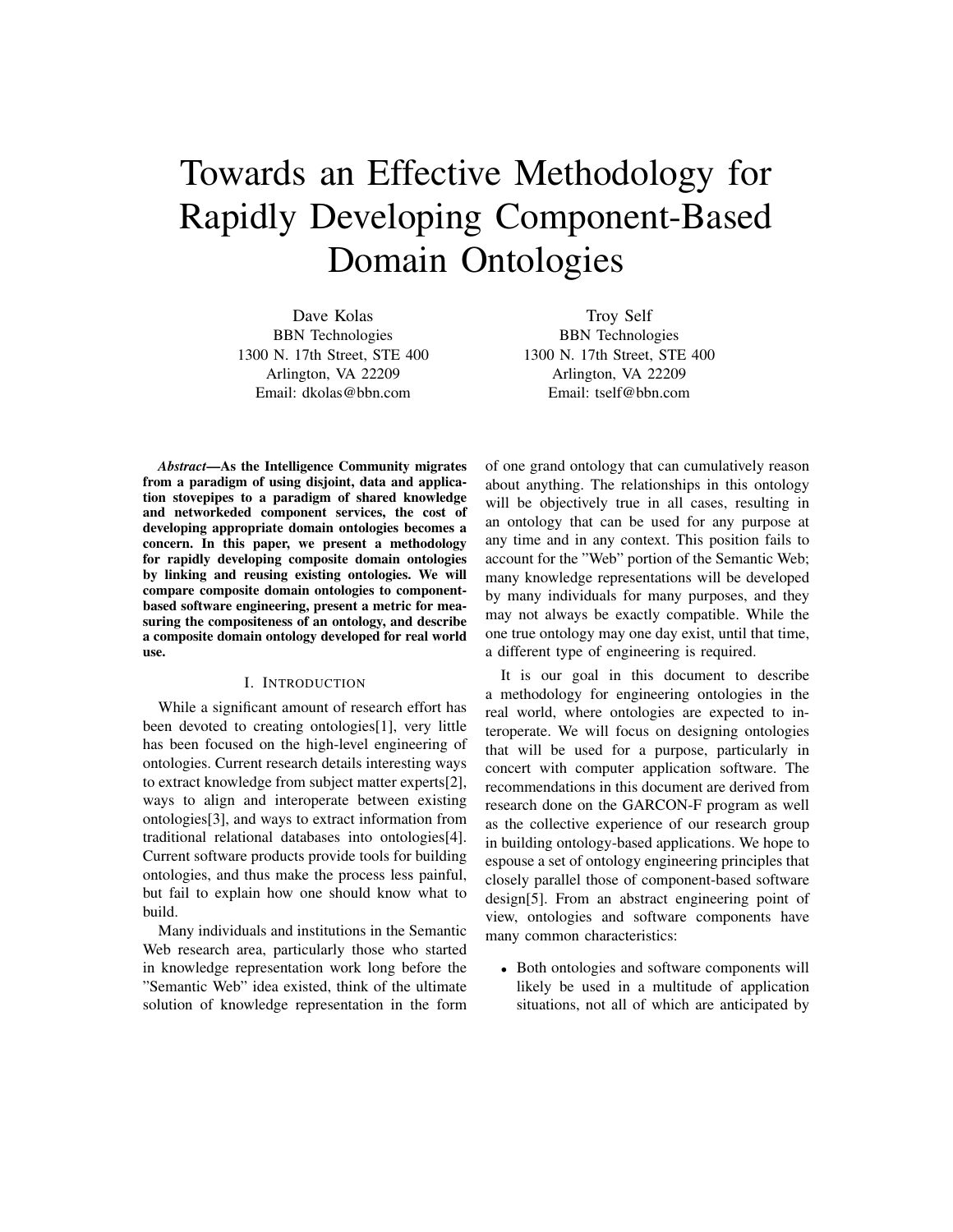the designer.

- Both ontologies and software components will likely evolve after their initial creation, due to changing requirements, additional use cases, etc.
- Unlike hardware, software components and ontologies can be easily replicated once developed.
- Reusing either ontologies or software components has the potential to save a considerable amount of engineering resources.
- Care must be taken to make both ontologies and software components specific enough to be useful, but general enough to be reusable.

It is this set of common characteristics that lead us to approach ontology engineering in much the same way as component-based software engineering[6]. When viewed abstractly, ontology design and software design are merely two parts of the larger task of designing an application: building an intelligent data representation, and building components that can act on that representation. Thus we will define a composite domain ontology as an ontology built from logical ontology components, much the same way as a large piece of software is built from software components.

For the remainder of this document, when we refer to an ontology, we will generally mean an OWL Web Ontology Language[7] ontology. The knowledge representation language, OWL, has several qualities that make it particularly well suited for building the types of purposeful ontologies we have discussed. First, it has a natural ability to link ontologies together. This is critical to achieving the goals of reuse. Second, it takes a delicate balance between expressivity and computational tractability, yielding ontologies that are practical. Third, the large and growing number of existing tools makes interaction with software components significantly easier. That said, we hope that much of what is described here is applicable to engineering other knowledge representations, particularly those with similar properties to OWL.

## II. ONTOLOGY DESIGN GOALS

In this section, we will describe the goals of designing a composite ontology. The subsections will ideally both propose general guidelines by which ontologies should be designed and justify these guidelines. To discuss the following guidelines, a working definition of compositeness will be required. In this section, we present an intuitive, loose definition of compositeness; a more formal, measurable definition of compositeness will be presented later.

The compositeness of an ontology is defined as the degree to which its content is made up primarily of other ontologies, and the degree to which these ontologies are made up of other ontologies, etc.

With that definition established, we examine why and when composite ontologies should be created.

## *A. Time Savings*

The most immediate benefit achieved by building composite ontologies is elimination of much of the time required to design and build them. Extracting knowledge from subject matter experts can be a difficult and expensive process, and encoding that knowledge into a structured form can be quite difficult as well. By building an ontology from the building blocks of other ontologies, it is possible to significantly reduce the amount of time required to build the ontology.

Just as in software, the time savings gained by reusing another ontology is not totally cost-free; incorporating another ontology subjects the new ontology's designer to the design decisions of the component ontologies. However, as with software, the time spent on tuning the incorporation of an ontology into a larger ontology is most often vastly less than the time spent developing a new ontology from scratch.

## *B. Interaction with Software*

As the number and scope of Semantic Web applications increases, so too will increase the symbiosis between these applications and their related ontologies. For instance, in the GARCON-F program, the client UI runs within ESRI's ArcMap software, providing the capacity to display semantic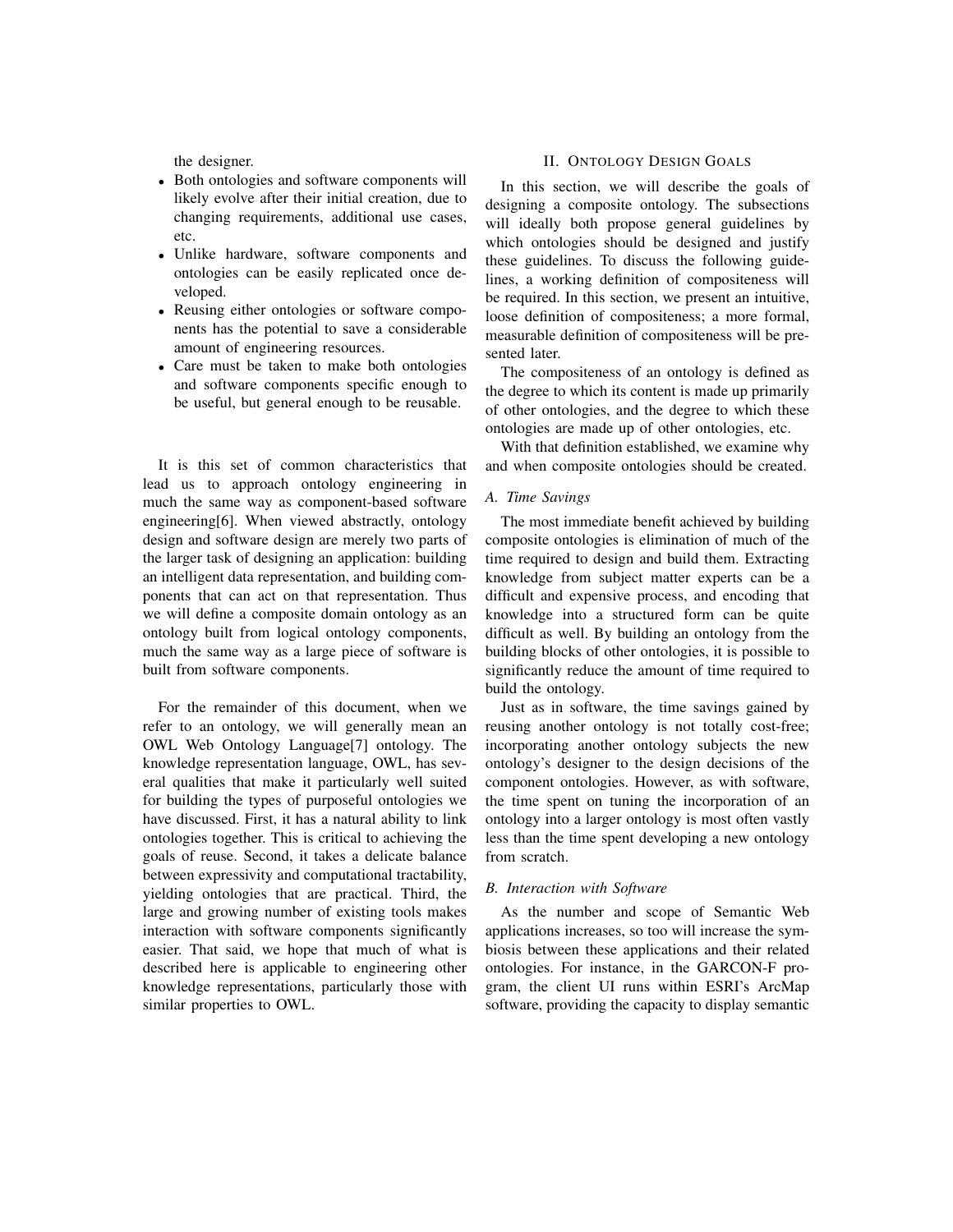annotations in a geospatial context. This software expects specific geospatial and temporal ontologies: GeoRSS for geometries and OWL-Time for temporal information. Any additional ontological information is processed dynamically by the software.

Consider the case of an ontology designer creating a new ontology to be used with this system. It is likely that whatever domain he or she is attempting to represent requires geospatial and temporal information; otherwise, the software would not be applicable. The ontology designer can choose between creating their own definitions for space and time, or merely adopting GeoRSS and OWL-Time. The former is possible by adding ontology translations to the system, but the latter makes the client software instantly able to process data from the new ontology with no software changes required.

Many applications that deal with Semantic Web data function this way. A few ontologies are treated specially, being used for a particular purpose. Other ontologies provide extra information or linkage to other applications. In this paradigm, reusing ontology components provides significantly greater tool interoperability.

#### *C. Reasoning and Translation*

Even after an ontology has been created, additional layers of reasoning are often added. These might come in the form of additional SWRL rules, translations, or linkages between ontologies. For instance, there may be existing translations from GeoRSS to another spatial representation. These translations then inherently work on any ontology that incorporates GeoRSS for spatial representation. This is very much like the automatic interoperability of software components described above. In a sense, this type of reuse driven by composite ontologies multiplies the effectiveness of software reuse with composite ontologies. If there are three tools that use three different ontologies for one particular purpose, and there are existing mappings between these ontologies, then a designer of a new ontology can choose between any of the three and get the automatic benefit of the translations and the software.

## *D. Scope and Applicability*

It is not our intention to suggest that all ontologies should be highly composite. We generally expect the compositeness of an ontology to vary in accordance with the simplicity or abstractness of the task for which the ontology is designed. The more abstract an associated task is, the higher the level of appropriate compositeness. Consider the GeoRSS ontology mentioned previously. This ontology has a very particular, focused purpose. The goal for the GeoRSS ontology is to attach point and polygon spatial data to other ontological entities. Because this purpose is narrow in scope and widely applicable, it makes sense for the GeoRSS ontology to be simple and not composite.

On the other hand, consider an ontology for air defense, as developed earlier in the GARCON-F program. The goal for an air defense ontology might be to annotate rich data about air defense scenarios, to reason about these annotations, and to generate reports about them. This ontology must be large in scope but only narrowly applicable. This is the scenario in which it makes sense for an ontology to be very highly composite.

Obviously there is a large amount of space between these two extremes, and finding the appropriate level of compositeness for an ontology is part of the process of creating it. We will attempt to give guidance on this as well in the following sections.

# III. MEASURING COMPOSITENESS IN **ONTOLOGIES**

#### *A. Relationship to Software Reuse Metrics*

Software metrics are effectively used to alleviate quality and performance concerns during development[8]. We believe that analogue metrics can be developed to measure quality, reuse, and performance in ontologies. These metrics could eventually be applied to measure these characteristics in existing ontologies as well as to guide the planning and development of new ontologies.

In software, reuse and compositeness is measured by quantifying abstract constructs of the software development language, such as lines of code and the number of references between components[9]. While we envision an eventual set of metrics for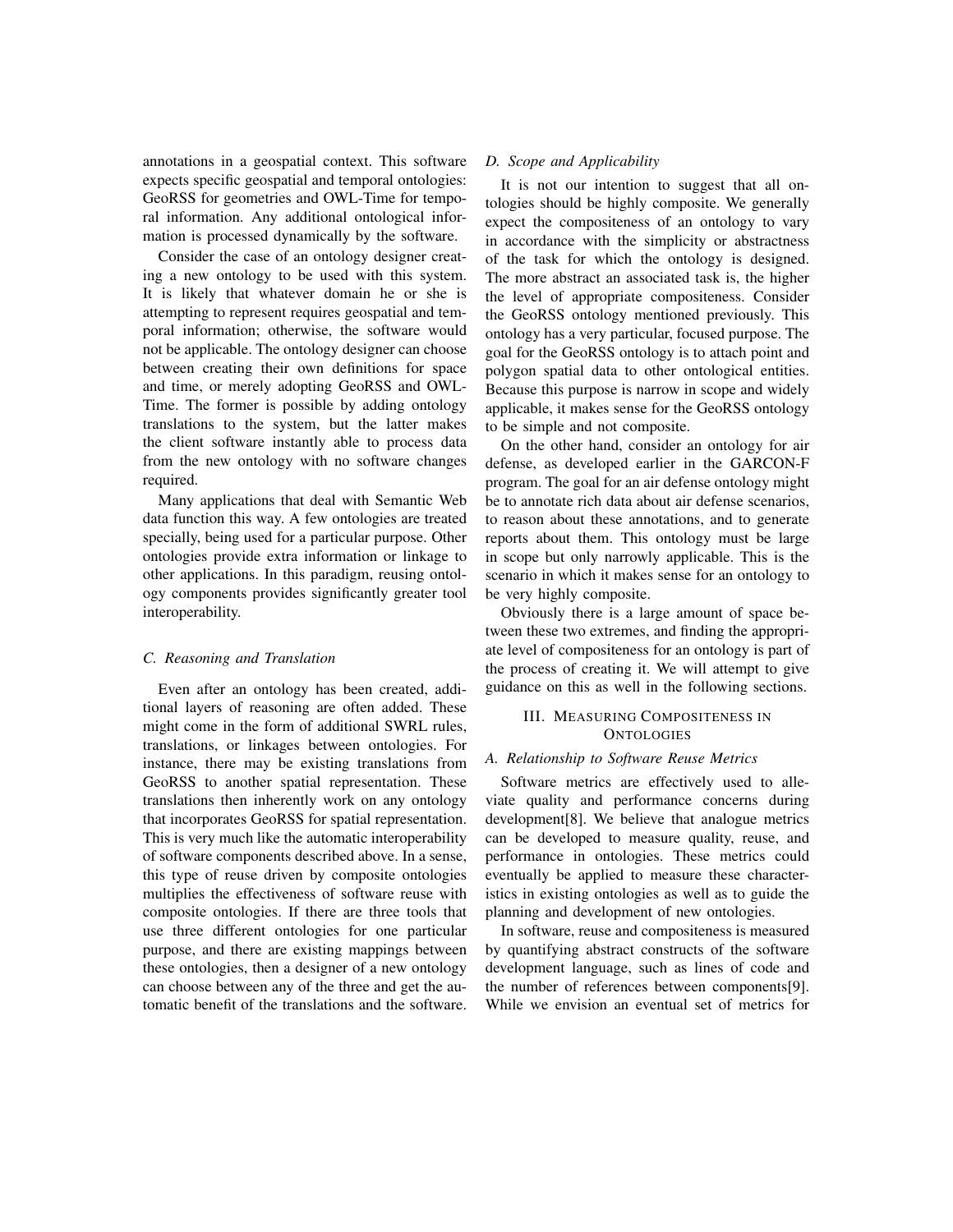measuring quality and reuse of ontologies, we begin in this paper by defining a single metric for measuring the compositeness of an ontology.

The goal of a compositeness metric for an ontology is to have a quick estimate of the ontology's modularity. The more composite the ontology is, the more likely it is that one could repurpose significant parts of the ontology and thus minimize further development.

# *B. Definitions*

- The compositeness of a given ontology *X* is the function  $C(X)$ .
- The size of a given ontology  $X$  is the function *S*(*X*).
- An ontology *X* importing an ontology *Y* is defined by the relation  $I(X, Y)$ .
- The set of all ontologies imported by *X* is *I*(*X*).

#### *C. Desirable Properties of a Compositeness Metric*

If an ontology imports another ontology, its compositeness is greater than the imported ontology.

$$
I(A, B) \to C(A) > C(B)
$$

If two ontologies import the same ontology, and one of the importing ontologies is smaller than the other, that ontology has higher compositeness.

$$
I(A, B) \land I(C, B) \land S(A) < S(C) \\
\to C(A) > C(C)
$$

If two ontologies that are otherwise identical import different ontologies, the one that imports the more composite ontology will have higher compositeness.

$$
I(A, B) \land I(A', C) \land C(B) > C(C)
$$

$$
\rightarrow C(A) > C(A')
$$

If one ontology that is otherwise identical to a second ontology imports an ontology that the second does not, that ontology will have higher compositeness.

$$
(I(A, B) \land I(A', B) \land I(A', C)
$$

$$
\land \forall X : (I(A, X) \land X \neq C))
$$

$$
\rightarrow C(A') > C(A)
$$

#### *D. A Compositeness Metric*

To meet the desired properties, we define a compositeness metric as illustrated in Equation 1.

$$
C(X) = \sum_{y \in I(X)} C(y) + \frac{\sum_{y \in I(X)} S(y)}{S(X)}
$$
 (1)

#### IV. BUILDING COMPOSITE ONTOLOGIES

This section will define a process for creating effective composite ontologies. By following this process, ontology engineers should create an ontology with maximum portability and reusability.

#### *A. Start With the Application Domain*

The most important aspect of creating a useful ontology is starting with a particular application in mind. By starting with an application, the knowledge engineer immediately creates a scope that the ontology will need to fulfill, and thus prevents the ontology from slowly expanding to represent unnecessary concepts and relationships. This process is analogous to software requirements gathering. In order to build an effective ontology, the knowledge engineer must answer the following questions:

- What questions/queries should the user or software client be able to ask of the ontology?
- What should the instance data look like?
- What types of inference will the ontology need to provide?

If a concept or relationship is not part of any of these three sets, then it need not be included in the ontology.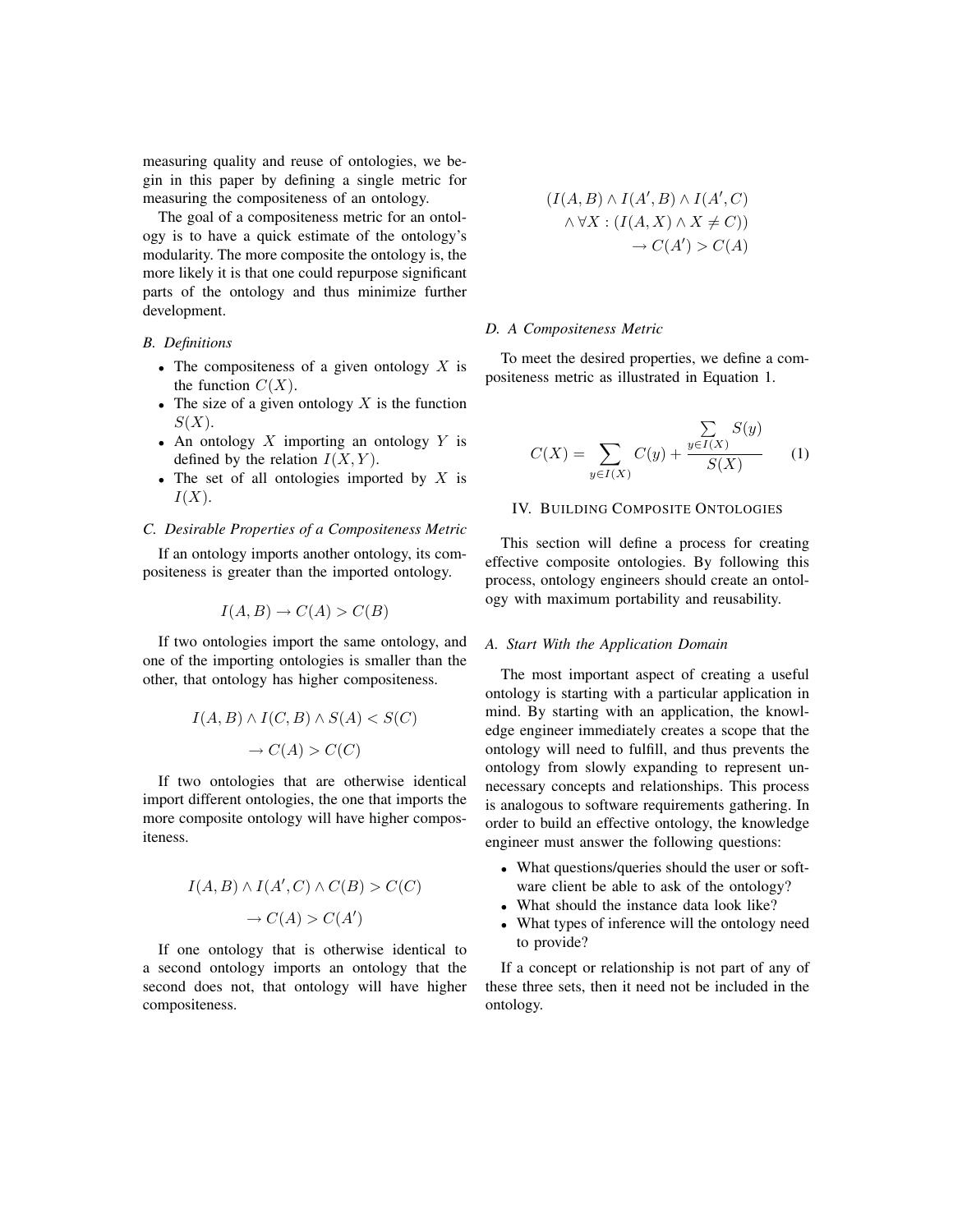## *B. Divide the Goals*

Once the overall scope of the ontology has been established, the next step in the process is to divide the scoped relationships and concepts into logical subcomponents. These components could be both aspects of the data (geolocation, temporal information, provenance information) or dividable subparts of the overall domain (vehicles, ground systems, etc for air defense). When attempting to partition the ontology, the following questions should be asked:

- Could this partition be successfully reused without the other partitions?
- Would making this partition allow a piece of software to work without understanding the other partitions?
- Are there known existing ontologies that fulfill part of the overall scope?
- Can some part of the overall ontology be viewed as a specialization of another part?

By answering these questions, the knowledge engineer should be able to tentatively create partitions of the ontology, and create a dependency graph between the parts.

## *C. Identify Reusable Ontologies*

Once partitions have been identified, all attempts should be made to fill them in with suitable existing ontologies. The applicability of a given ontology component should be evaluated by how well it fits the partition, how widely it is used, and the quality of its construction.

It is entirely possible that an ontology that does not perfectly fit a partition may be desirable nonetheless, especially if it is already in wide use. The ontology component breakdown may be revisited during this step to accommodate existing ontologies with slightly larger or smaller scope.

#### *D. Develop New Component Ontologies*

Once existing ontologies have been worked into the overall ontology, the remaining pieces must be created. Other work addresses this part of the process; here we only advise careful attention to the scope of the ontology created in the first step. If a particular concept will never be directly inserted as data, queried for, or inferred over, it should not be included.

#### *E. Link Component Ontologies Together*

The final step is linking the ontology components together. This is accomplished by importing ontology components from the other components, mirroring the dependency graph created. As in software, care should be taken to avoid circular dependencies. While a circular dependency will not prevent compilation as in software, it will significantly reduce reusability of any of the components involved.

When appropriate, ontology components should link directly into the components they inherit from via subclass, subproperty, or restrictions. This provides the cohesion between parts necessary for effective use of the overall ontology. Occasionally, if multiple components are fulfilled by existing ontologies, glue components will be required to contain these relationships between parts. It is preferable to create a new linkage component rather than directly changing an existing ontology.

## V. EXAMPLE: BUILDING A RAID MISSION PLANNING ONTOLOGY

## *A. Geospatial Semantic Annotation Tool*

The Geospatial Semantic Annotation Tool (gSAT) is a platform for capturing imagery annotations using ontologies[10]. Previously, gSAT had been used for annotating imagery intelligence in the Air Defense domain. The purpose of this exercise was to rapidly develop a new domain ontology that could be used within gSAT without changing any of the software. The new domain was Raid Mission Planning as defined by the United States Marine Corps for Counter-Insurgency (CoIn) operations. A raid mission is a military mission where forces quickly advanced on a chosen target and then leave. Examples of a raid can include attacking a known enemy location to eliminate its threat capability or evacuation procedures, such as removing non-essential staff from an embassy.

#### *B. Raid Ontology*

The concepts and relationships defined for this ontology are based on discussions with United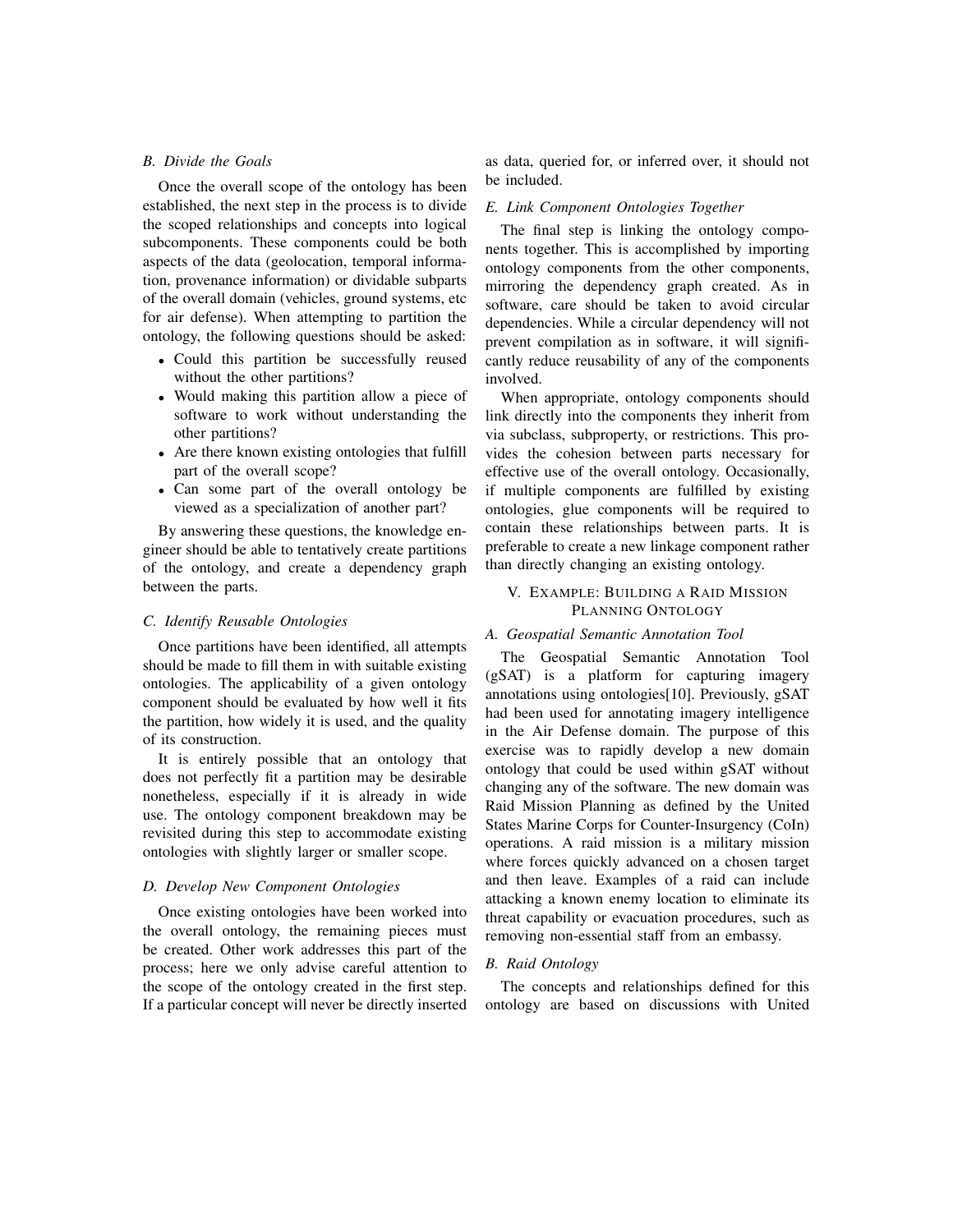

Fig. 1. The Raid Mission ontology is comprised of multiple ontologies for representing time, space, and reusable features, such as vehicles and routes. The arrows indicate that one ontology imports the other.

States Marine Corp imagery analysts. The raid ontology needed to include concepts and relationships necessary to represent an observation of a physical feature at some geospatial location at a particular time. The representation for an observation consisting of a what, where, and when were reused from gSAT. The concepts to be annotated included routes, landing zones, assault support vehicles, enemy facility types, and dangerous locations, such as potential IED areas and potential sniper positions.

Figure 1 shows the various ontology components in the Raid Mission ontology and their dependencies. Each circle represents an ontology and includes its compositeness score according to the metric defined in Equation 1. The ontologies that show  $C(X) = 0$  do not import any other ontologies.

As the diagram shows, the Raid ontology is the most abstract, and directly or indirectly imports all of the other ontologies. The most foundational ontologies are at the bottom, and are imported into the Raid ontology along two different paths. Most of the components in the ontology are reused.

Reusing the ontologies as shown above allows the gSAT annotation system to create spatiotemporal semantic annotations in the Raid domain without changing any aspect of the software. This is because the software only needs to directly understand the parts of the ontology that were reused: the foundational, temporal, and spatial portions. Thus in this case the reuse of ontologies has led to 100 percent reuse of the software.

## VI. FURTHER RESEARCH

This document describes the initial research into a formal methodology for developing composite domain ontologies. The compositeness metric defined in this document requires further testing against a larger reference set of ontologies to validate its correctness. Further exploration into other metrics of ontology reuse is necessary. It is important to encorporate metrics that consider the ontology's internal complexity, cohesion, and other measures[11]. Since component-based software has multiple metrics for measuring quality, it is expected that component-based ontologies should also have multiple metrics. The compositeness metric described here only considers the size of ontologies and the single relationship of *imports* between them. Future metrics must consider the amount of linking and semantic complexity between linked ontologies.

#### VII. CONCLUSION

In this document we have likened the process of engineering ontologies to component-based software engineering. We have demonstrated the benefits of designing ontologies this way, and defined a process for creating such ontologies. We have also defined a metric for determining how composite a particular ontology is. Our hope is that this analysis will help others create more effective ontologies in the future.

#### **REFERENCES**

- [1] D. Bianchini, V. De Antonellis, and M. Melchiori, "Domain ontologies for knowledge sharing and service composition in virtual districts," in *Database and Expert Systems Applications, 2003. Proceedings. 14th International Workshop on*, Sept. 2003, pp. 589–594.
- [2] X. Wang, X. Wang, and F. Wang, "How to use class axioms to model ontology effectively in owl," in *Knowledge Acquisition and Modeling Workshop, 2008. KAM Workshop 2008. IEEE International Symposium on*, Dec. 2008, pp. 601–604.
- [3] J. Sampson, M. Lanzenberger, and C. Veres, "Facilitating interoperability in semantic web applications using ontologies," in *Complex, Intelligent and Software Intensive Systems, 2008. CISIS 2008. International Conference on*, March 2008, pp. 233–239.
- [4] Z. Qu and S. Tang, "Research on transforming relational database into enriched ontology," in *Advanced Computer Theory and Engineering, 2008. ICACTE '08. International Conference on*, Dec. 2008, pp. 749–753.